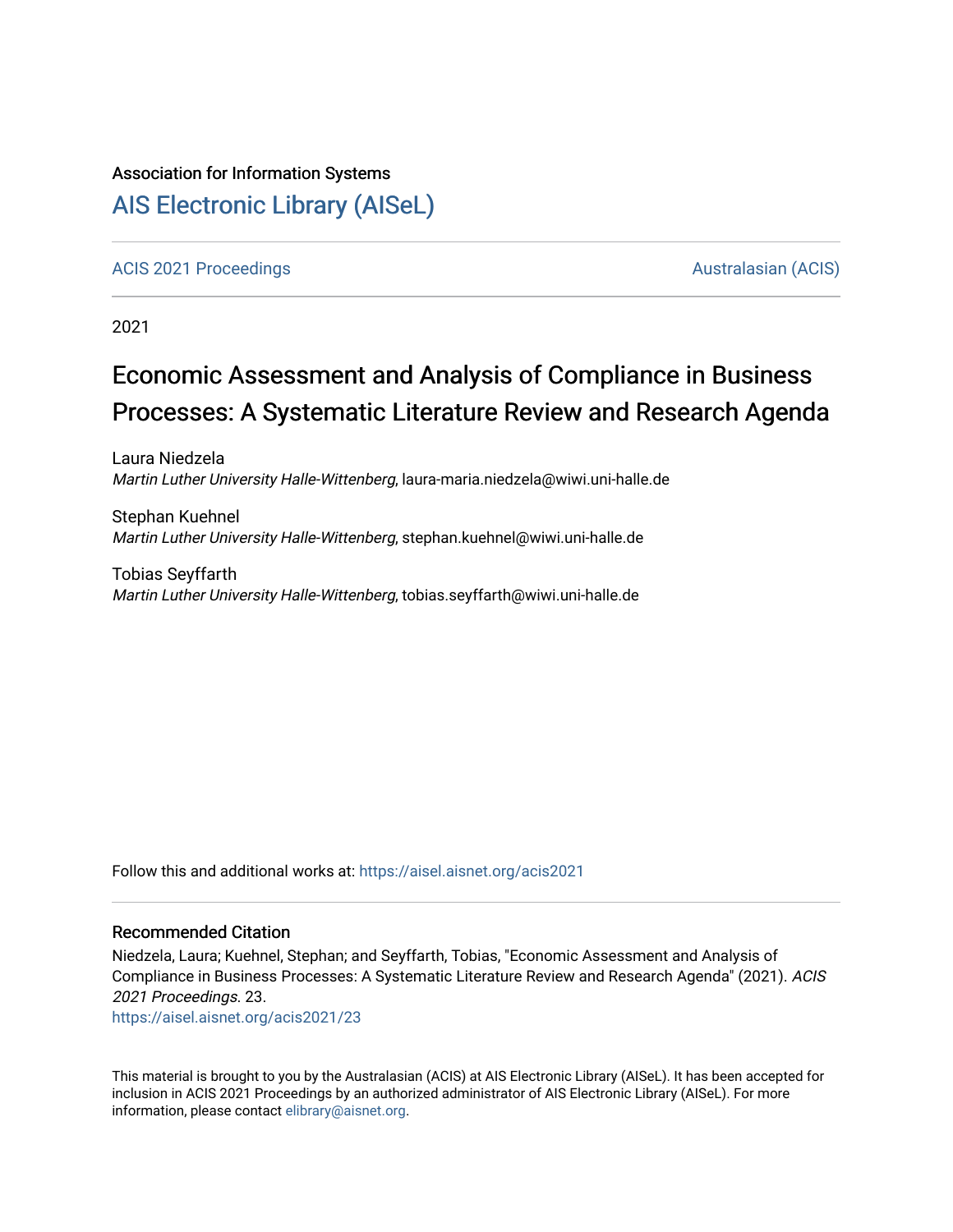## **Economic Assessment and Analysis of Compliance in Business Processes: A Systematic Literature Review and Research Agenda**

#### **Full research paper**

#### **Laura Niedzela**

Chair for Information Systems, esp. Information Management Martin Luther University Halle-Wittenberg Halle (Saale), Germany Email: laura-maria.niedzela@wiwi.uni-halle.de

#### **Stephan Kuehnel**

Chair for Information Systems, esp. Information Management Martin Luther University Halle-Wittenberg Halle (Saale), Germany Email: stephan.kuehnel@wiwi.uni-halle.de

#### **Tobias Seyffarth**

Chair for Information Systems, esp. Information Management Martin Luther University Halle-Wittenberg Halle (Saale), Germany Email: tobias.seyffarth@wiwi.uni-halle.de

## **Abstract**

Businesses today are faced with the challenge of adapting processes to an increasing amount of compliance regulations. These expensive adjustments result in compliance management becoming an enormous cost driver. It seems all the more surprising that there is still a large research gap in terms of quantitative measures for assessing the efficiency of compliance in business processes. This challenge primarily motivates the topic of this paper, as an economic assessment of business process compliance (BPC) becomes increasingly relevant. Based on a systematic and rigorous literature review, this paper provides an overview of current research and thereupon investigates concepts to economic assessment of BPC with a focus on quantitative measures. The analysis shows that not all contributions dealt to the same extent with the economic assessment of BPC and that the resulting concepts cannot be strictly separated from one another.

**Keywords** Business process, Compliance, Economic assessment.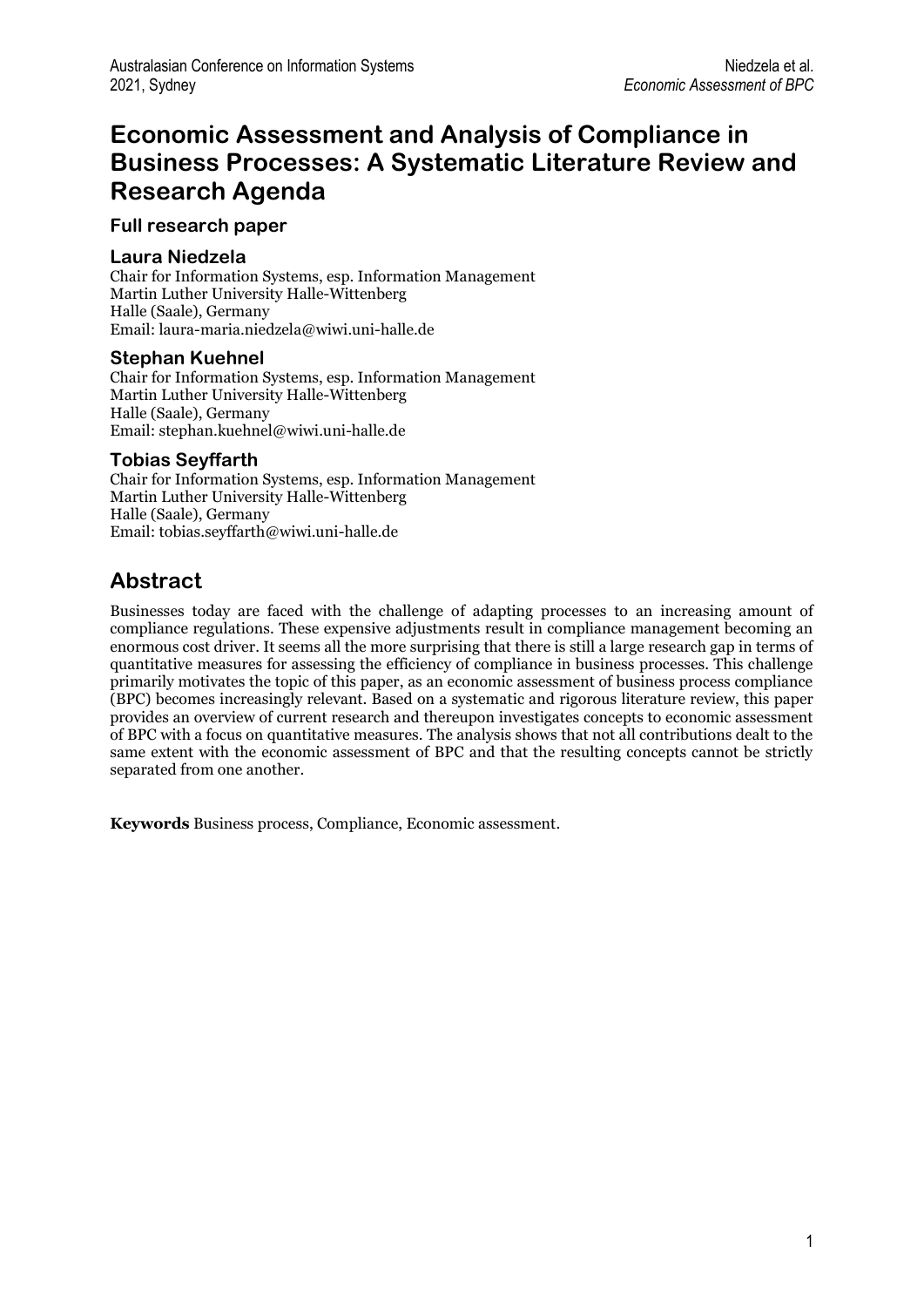## **1 Introduction**

Business processes that are performed in accordance with existing compliance requirements are understood as business process compliance (BPC) (Rinderle-Ma et al. 2008). Therefore, BPC involves the application of specific methods, i.e. analyses and controls, which are used to ensure compliance when focusing on business processes (Becker et al. 2012; Reichert and Weber 2012).

Corporate activities have been attached to the concept of compliance for a long time. The central trigger for this dates back to 2002, when the Sarbanes-Oxley Act (SOX) was passed (Becker et al. 2012; Fellmann and Zasada 2014). Therefore, companies today are faced with the challenge of adapting their entire business processes to the increasing amount of compliance regulations (Becker et al. 2012). These expensive adjustments make compliance management an enormous cost driver. Additionally, due to the complexity of information technology systems, the economic assessment of BPC becomes quite challenging (Kharbili et al. 2008; Kühnel et al. 2017). It seems all the more surprising that there is still a large research gap in terms of quantitative measures for assessing the efficiency of compliance in business processes (Sackmann et al. 2018). Thus, to serve this gap, an economic assessment of BPC becomes increasingly relevant which leads us to the following research questions (RQ):

RQ 1: Which concepts exist with regard to the economic assessment of BPC?

RQ 2: How do the concepts approach the economic assessment of BPC?

In order to answer our research questions, we conducted a structured literature review, which mainly consists of a literature search and a literature analysis. This review allows one to consider the current state of research (Reichert and Weber 2012). However, this review produces more than just an overview and generates new insights that have not been considered before (Fellmann and Zasada 2014). For the literature analysis, the fundamental components of the research framework are initially established by Cooper (1988), which enable a classification of the review (vom Brocke et al. 2009). Based on a systematic and rigorous literature review, this paper provides a current overview of the research field and thereupon investigates concepts for an economic assessment of BPC with the focus on quantitative measures. The resulting analysis synthesizes the approaches and examines their connections.

To answer the research questions the paper is structured as follows: in Chapter 2, the theoretical background of economic assessment in BPC is shortly presented. In Chapter 3, the research method is outlined by presenting the scope of the literature review, the search process, and the conceptualisation of the search results within a concept matrix. This matrix illustrates the scope of economic assessment concepts to BPC and, therefore, enables a discussion of the results. In Chapter 4, the concepts of the extracted contributions are analysed in more detail and reviewed critically by providing a research agenda in Chapter 5. The paper ends with a conclusion in Chapter 6, in which the content is summarized and an outlook for future research is presented.

## **2 Theoretical Background**

As groundwork for further investigations of different concepts of economic assessment in BPC, we refer to the definitions of Fellmann and Zasada (2014). According to them, we state that scientific approaches of BPC develop methods to enable the use of compliance in business processes. Looking at the practical perspective, there are various technical aspects to consider which can lead to a number of challenges in the implementation of BPC. One of them is, e.g., the linguistic reconstruction of compliance requirements in a business process, since legal or self-imposed guidelines are usually not formulated in a way that they can be implemented directly into a business process. Another challenge involves the supervision of a process owner over its process. It must be possible for the process owner to intervene in a controlling manner in BPC in order to be able to coordinate changing compliance requirements (Rinderle-Ma et al. 2008).

These examples highlight the fact that BPC brings a wide range of challenges for an efficient implementation of compliance with it. As the number of compliance regulations grows, so does the demand for methods and techniques that automatically ensure the compliance status of business processes without or with less manual support. This seems to be necessary especially considering that with time the compliance requirements for the respective business processes and process levels are becoming more sophisticated (Reichert and Weber 2012; Rinderle-Ma et al. 2008). Refusing to adapt the high number of compliance requirements to a business process is not an appropriate option considering the added value of efficient BPC. Its implementation has a far-reaching advantage for the respective company: to the inside of a company, it offers the opportunity to identify risks and to initiate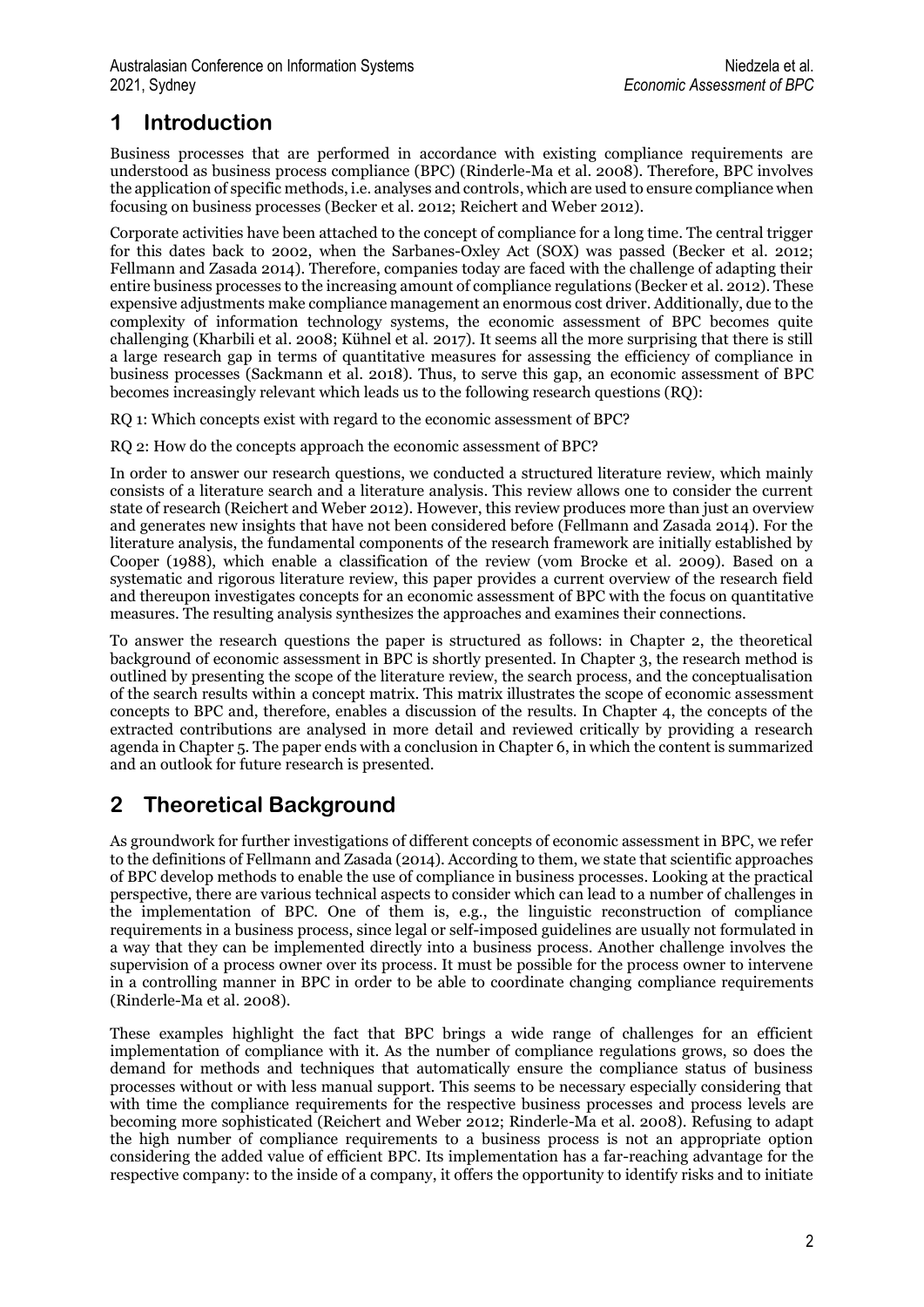#### Australasian Conference on Information Systems Niedzela et al. Niedzela et al. 2021, Sydney *Economic Assessment of BPC*

appropriate countermeasures in a short period of time; to the outside, it creates a new basis of trust between the company and its stakeholders (Kharbili et al. 2008; Rinderle-Ma et al. 2008).

As already mentioned, there are various reasons that play a decisive role in the establishment of BPC. However, besides social and normative reasons, in this paper we only consider economic ones for the implementation of BPC. As every company is forced to act economically for reasons of competitiveness, this seems rather obvious. However, caution is required, since an economic assessment is not equivalent to monetary factors (Kühnel et al. 2017; Lehmann Nielsen and Parker 2012). As with other business areas, economic efficiency factors of compliance also relate to material parameters that are highly relevant to the productivity of a company. This is, for example, the case if certain plants or processes have to be shut down for a certain period of time due to an error in BPC. Although this has an impact on profitability, it cannot be expressed directly in monetary terms, but primarily in quantitative indicators (Lehmann Nielsen and Parker 2012). The same applies to the consequences of imprisonment as a result of compliance violations. Although the deprivation of freedom of an employee cannot be directly monetarily expressed, the resulting consequences (for example damage to reputation and therefore a possible loss of trust among corporate partners) usually have indirect consequences on the profitability of a company (Kühnel et al. 2017; Lehmann Nielsen and Parker 2012).

In the case of economic assessment itself, it sometimes proves to be complex in the field of information systems, which include BPC, due to the context of IT systems (Hirnle and Hess 2005). For this, efficiency and cost are relevant factors that determine whether a company's goals can be met without violating the respective compliance guidelines (Kharbili et al. 2008). This is where the maximum principle of the two 'Economic efficiency principles', which demands the highest possible result of an economic action (Wolff et al. 2008), becomes relevant. The minimum principle in turn applies to the cost factor. Operational performance should therefore aim to keep the costs of compliance management and its integration into the business process as low as possible. For a meaningful assessment of the cost-efficiency of BPC, it is therefore necessary to include all assignable financial benefits, all measures for achieving efficiency, and all assignable costs in the calculation (Kühnel et al. 2017). In addition, for an all-encompassing assessment, alternative business processes should also be assessed which, although aligned to the same goals, could lead to cost benefits (Kharbili et al. 2008).

To the best of our knowledge, there is no overview on concepts for an economic assessment of BPC. Thus, in the following we present an overview of the current state of research as well as a systematic literature analysis.

## **3 Research Method**

To ensure a rigorous and systematic literature review, we conducted the research mainly according to the 'Framework for literature reviewing' of vom Brocke et al. (2009). In phase 1 we define our scope of the literature review. For a better understanding, we brought forward the second phase of the framework and have presented the theoretical background already in Chapter 2. In phase 3 we illustrate the process of our literature search. In phase 4 we analyse and synthesise the selected literature and in phase 5 we derive our research agenda.

### **3.1 Scope of the Literature Review**

In phase 1 of the literature review, we systematically determine the scope of our literature review. The six characteristics suggested by Cooper (1988) are used with the subdivided categories to classify the corresponding literature review, which is shown in Figure 1. The focus of the literature review (1) is to generate research outcomes, though there is no guarantee that there will be no overlaps with theories. The goal (2) is to integrate the content of past literature in order to identify main issues and to be able to derive conclusions from them. With regard to the perspective (3), an effort is made to present the content in a neutral way, although the possibility of complete neutrality is highly questionable. The coverage (4) represents a unique characteristic of literature analyses. We aim to make valid statements regarding the economic assessment of BPC. Although this requires an exhaustive literature search, the analysis is carried out with a selected number of contributions. The results of this literature analysis (5) are structured on the basis of a disciplinary classification and synthesis and thus use a conceptual organization. The paper should particularly address an audience (6) of specialized scholars, who already have previous knowledge in the area of IT compliance and BPC.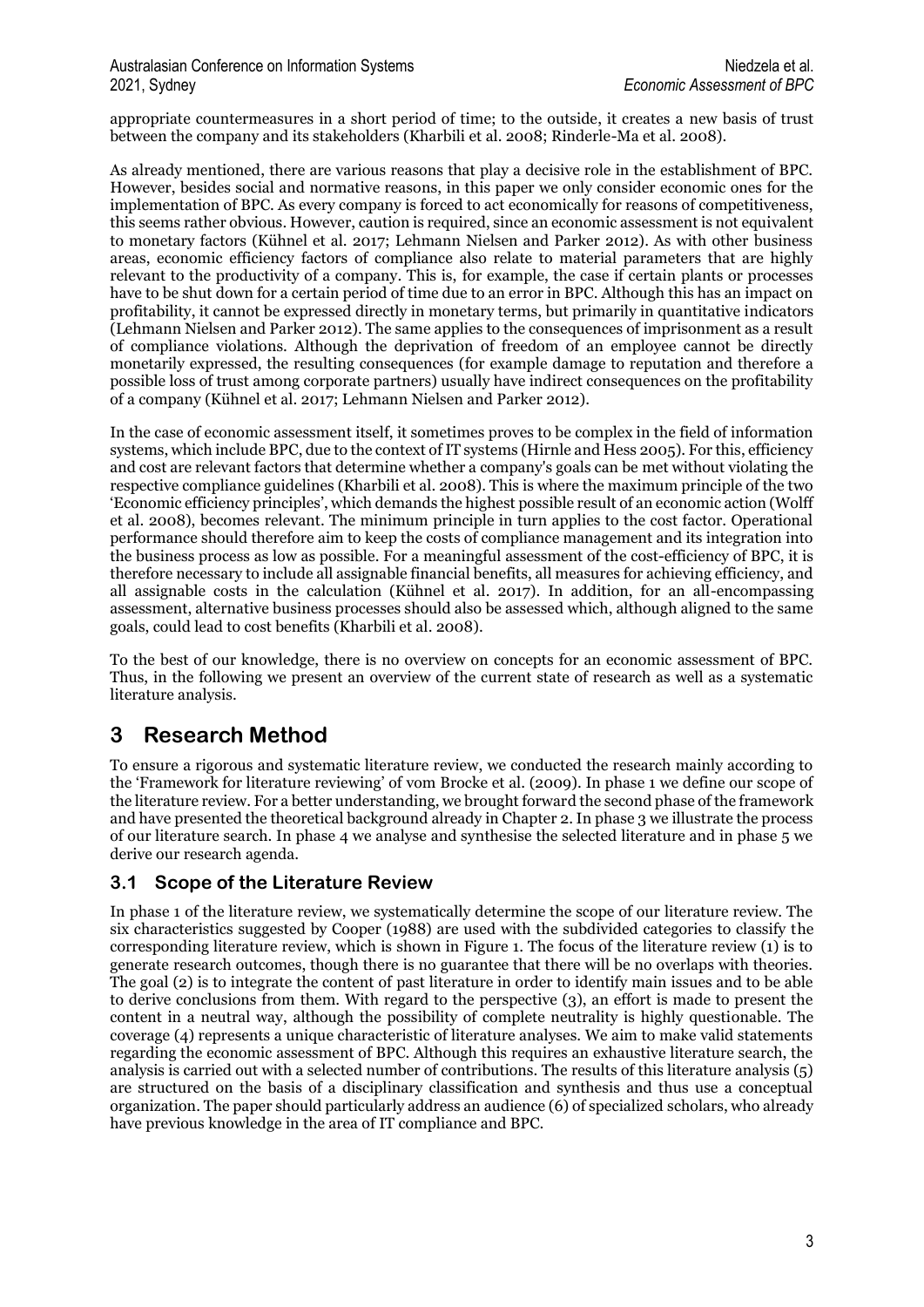| Characteristics | Categories                  |           |                           |                                   |                                         |                           |  |  |
|-----------------|-----------------------------|-----------|---------------------------|-----------------------------------|-----------------------------------------|---------------------------|--|--|
| 1. Focus        | <b>Research Outcomes</b>    |           | Research Methods          | <b>Theories</b>                   |                                         | Practices or Applications |  |  |
| 2. Goal         | Integration                 |           | Criticism                 |                                   | <b>Identification of Central Issues</b> |                           |  |  |
| 3. Perspective  | Neutral Representation      |           |                           | <b>Espousal of Position</b>       |                                         |                           |  |  |
| 4. Coverage     | Exhaustive                  | Criticism | Exhaustive with Selective | Representative                    | Central or Pivotal                      |                           |  |  |
| 5. Organization | Historical                  |           | Conceptual                |                                   | Methodological                          |                           |  |  |
| 6. Audience     | <b>Specialized Scholars</b> |           | General Scholars          | Practitioners or Policy<br>Makers |                                         | General Public            |  |  |

Selected Category Non-Selected Category

*Figure 1. Scope of the literature review*

### **3.2 Literature Search**

Building on the findings of Cooper's taxonomy, phase 3 of the literature review was started and the literature search process was conducted, in order to find relevant literature on the economic assessment of BPC. The search frame of our literature analysis consists of a pure database search. For covering both the specific focus on information systems and the broader context of business and compliance, the search was conducted in databases that are suitable for IS research, leasing to the selection of AIS Electronic Library, ScienceDirect, SpringerLink and IEEE Xplore Digital Library. The search terms were previously defined and resulted from significant combinations of the main topic of economic assessment in BPC. This enables the replication of the search. In all four databases, a dual combination of search terms was used, namely: <<"business process compliance" AND (metrics OR measure OR indicators OR assessment OR monitoring OR evaluation)>>. To achieve hits that focus on the economic assessment of BPC, the first try was to look for hits resulting from a title search only. In each of the databases used, this search produced either no hits at all or only very few. To increase the number of hits and still receive contributions with matching content, we conducted another search, where in the title we still searched for <<"business process compliance">>, whereby the search terms <<(metrics OR measure OR indicators OR assessment OR monitoring OR evaluation)>> were searched in all possible search fields. The results of this strategy were convincing and, thus, led to an application of the second search string.

To achieve the best possible replicability and scientific accuracy in this literature analysis, the definition of exclusion criteria, which decide on the selection of the final literature to be examined, is undeniably necessary. We excluded hits whose contributions (1) do not relate to economic content, (2) do not cover generally applicable assessment or control models, (3) predominantly present juridical or political content, and (4) predominantly present empirical analyses.

Finally, the literature search consisted of 6 steps, which are visualized in Figure 2. First, the database search was started and resulted in a total number of 89 hits as a basis for the initial selection. Therefore, all contributions were finally documented in a list, whereas the database, the authors, the title, the year of publication, and the place of publication were captured. As second step, one duplicate was identified and removed. The resulting contributions were used to start with the initial selection, using the exclusion criteria as step three. The first selection led to a reduction in contributions down to 32, which could now be further selected in the second review (step 4). In this, the abstracts of the remaining contributions were read by two researchers with expertise in the field and selected for further analysis. The same extraction criteria were applied and the number of contributions was reduced to 9. In the final review (step 5) the remaining contributions were extensively read as a whole in order to critically evaluate their content. This step serves as a final check to determine whether the content of the contributions corresponds to the topic of our literature review. As a result, one last contribution was excluded from the corpus of contributions with a result of 8 contributions.

As recommended by Webster and Watson (2002) and vom Brocke et al. (2009), in addition to the literature research already conducted, as the last step, a backward selection was carried out. The backward search expands the radius of the contributions examined and therefore ensures that as many relevant contributions as possible are included for the analysis of economic assessment in BPC. For this, the contributions mentioned in the literature references of the final 8 contributions were analysed in the same way as the literature search carried out previously. At the end, only 2 contributions were reviewed. One of them turned out to be unsuitable, so that only one further contribution emerged from the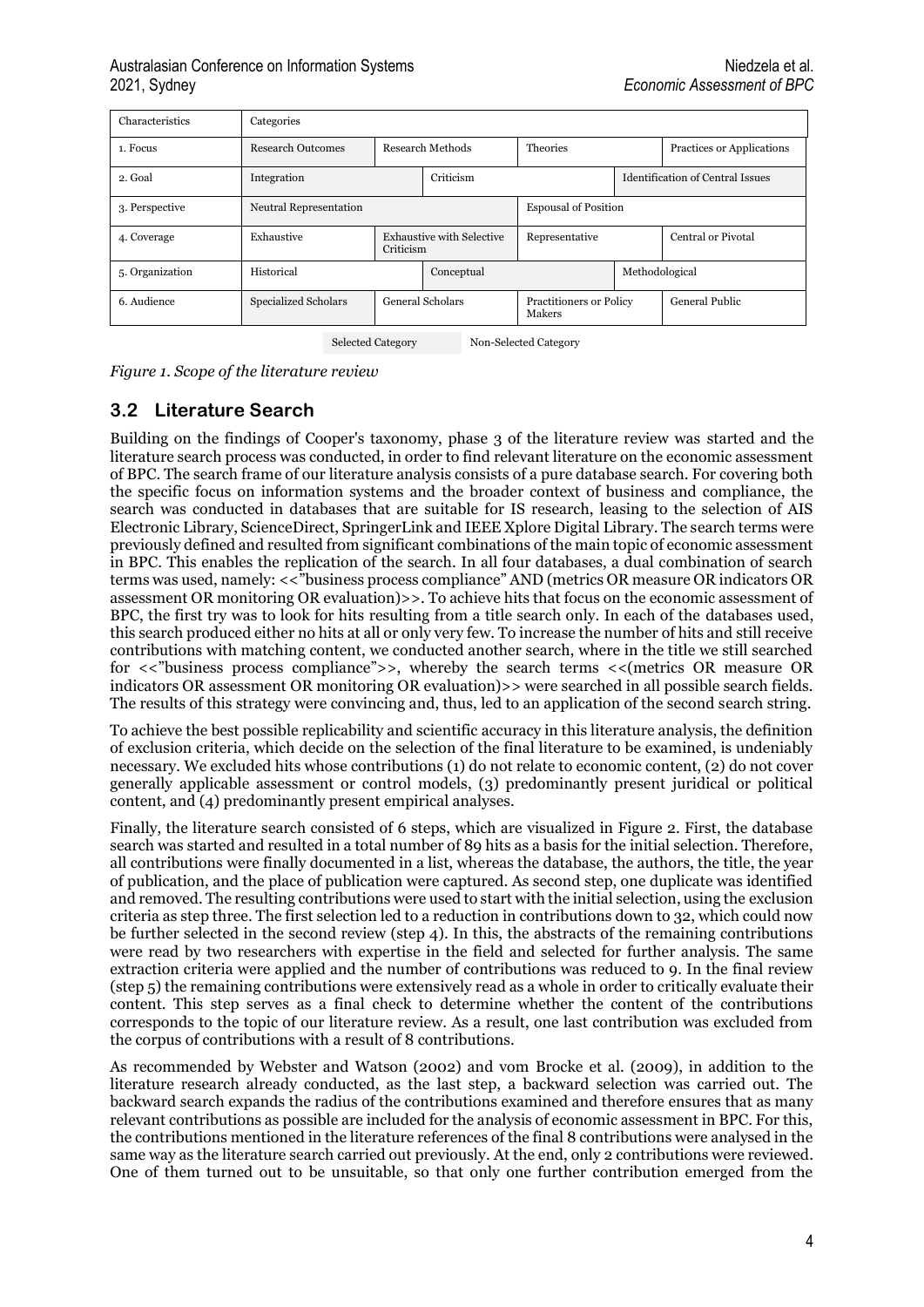backward selection and could be used for the analysis and synthesis of the research results. The final number resulting from the literature search was, thus, 9 contributions.

|                                 | Year of publication |               |                |               |              |                         |                |                      |              |              |              |                         |              |                |
|---------------------------------|---------------------|---------------|----------------|---------------|--------------|-------------------------|----------------|----------------------|--------------|--------------|--------------|-------------------------|--------------|----------------|
| 66'                             | '07                 | $^{\circ}$ 08 | '09            | $^{\prime}10$ | $^{\circ}11$ | $^4$ 12                 | $^4$ 13        | $^{\prime}14$        | $^{\circ}15$ | $^{\circ}16$ | 47           | $^{\prime}18$           | '19          | $^{\circ}$ 20  |
|                                 |                     |               |                |               |              |                         |                |                      |              |              |              |                         |              |                |
| <b>Search Results</b><br>1.     |                     |               |                |               |              |                         |                |                      |              |              |              |                         |              |                |
| $\overline{2}$                  | $\overline{4}$      | 3             | 3              | 5             | 10           | 6                       | 11             | 5                    | 8            | 6            | 9            | 7                       | 5            | 5              |
| Duplicate Removal<br>2.         |                     |               |                |               |              |                         |                |                      |              |              |              |                         |              |                |
| $\overline{\mathbf{2}}$         | $\overline{4}$      | 3             | 3              | 5             | 10           | 6                       | 11             | 5                    | 8            | 6            | 9            | 7                       | 5            | $\overline{4}$ |
|                                 |                     |               |                |               |              | 3.                      |                | <b>First Review</b>  |              |              |              |                         |              |                |
| $\Omega$                        | $\mathbf{1}$        | $\mathbf{1}$  | $\mathbf{1}$   | $\mathbf{1}$  | 6            | $\overline{\mathbf{2}}$ | $\overline{2}$ | $\mathbf{1}$         | 6            | $\mathbf{1}$ | 3            | $\overline{4}$          | $\mathbf{1}$ | $\overline{2}$ |
|                                 |                     |               |                |               |              | 4.                      |                | <b>Second Review</b> |              |              |              |                         |              |                |
| $\mathbf 0$                     | $\mathbf{o}$        | $\mathbf{1}$  | $\mathbf{1}$   | $\mathbf{o}$  | $\mathbf{1}$ | $\mathbf 0$             | $\mathbf{o}$   | $\mathbf{1}$         | $\mathbf{1}$ | $\mathbf 0$  | $\mathbf{1}$ | $\overline{2}$          | $\mathbf{1}$ | $\mathbf{o}$   |
| <b>Final Review</b><br>5.       |                     |               |                |               |              |                         |                |                      |              |              |              |                         |              |                |
| $\mathbf{O}$                    | $\mathbf{o}$        | $\mathbf{1}$  | $\mathbf{1}$   | $\mathbf{O}$  | $\mathbf{1}$ | $\mathbf 0$             | $\mathbf{o}$   | $\mathbf 0$          | $\mathbf{1}$ | $\mathbf 0$  | $\mathbf{1}$ | $\overline{\mathbf{2}}$ | $\mathbf{1}$ | $\mathbf{o}$   |
| <b>Backward Selection</b><br>6. |                     |               |                |               |              |                         |                |                      |              |              |              |                         |              |                |
| $\Omega$                        | $\mathbf{O}$        | $\mathbf{1}$  | $\overline{2}$ | $\mathbf{O}$  | $\mathbf{1}$ | $\mathbf{O}$            | $\mathbf{o}$   | $\mathbf{O}$         | $\mathbf{1}$ | $\mathbf{O}$ | $\mathbf{1}$ | $\overline{\mathbf{2}}$ | $\mathbf{1}$ | $\mathbf{o}$   |

*Figure 2. Literature search process*

### **4 Literature Analysis and Synthesis**

In the analysis of the resulting contributions, an author-centric matrix was created and thereon transformed into a concept matrix. This step introduces the fourth phase of a structured literature analysis according to vom Brocke et al. (2009), in which the extracted results from the literature search are analysed and synthesized.

### **4.1 Development of an Author-centric and Concept matrix**

An insightful literature analysis is guided by certain concepts during the evaluation of the research results. This is decisive for the further outline of our paper, since the final 8 contributions must first be structured. There exist a variety of possibilities for a scientific structuring of research results. For our paper we chose a combination of an author-centric matrix and a concept matrix. While the first is characterized by the summary of central findings of the analysed contributions, the latter assigns the scientific contributions to a defined concept (Webster and Watson 2002). Due to the concise derivation of key elements, the concept matrix presents a more effective method for gaining new insights in a research area (Templier and Paré 2015). In addition to collecting concepts relevant to the topic, the matrix also provides the basis for discussing these concepts in the further course of the literature review and for identifying research gaps (vom Brocke et al. 2009).

In the case of this paper we chose a combination of the two presented matrix forms, since the combination provides both a classification of the final literature and a conceptualization of economic assessment concepts. For this purpose, we will first develop an author-centric matrix, which is based on the categorization according to Schatz and Bashroush (2017). Finally, in order to connect the content across all the final contributions and to identify open research gaps (Müller-Bloch and Kranz 2015), the described concepts are linked to create a concept matrix (Webster and Watson 2002).

As previously mentioned, the development of an author-centric matrix is necessary for the subsequent conceptualization of economic assessment measures. (Schatz and Bashroush 2017). In this matrix, the contents of the analysed contributions are reduced to the most important findings. The developed author-centric matrix (Figure 3) can be found at the following URL: [https://cloud.uni](https://cloud.uni-halle.de/s/YRxOLcqfgd43lXh)[halle.de/s/YRxOLcqfgd43lXh.](https://cloud.uni-halle.de/s/YRxOLcqfgd43lXh) As the economic concepts will be discussed later in more depth, a conceptualization of the contents of the contributions, originating from the author-centric matrix, is necessary. For this, the content components of the final contributions were grouped. This process shows how concepts of economic assessment in BPC can be elaborated and it also allows us to finally answer RQ 1 by presenting the resulting concepts in a concept matrix. Therefore, a detailed descriptive analysis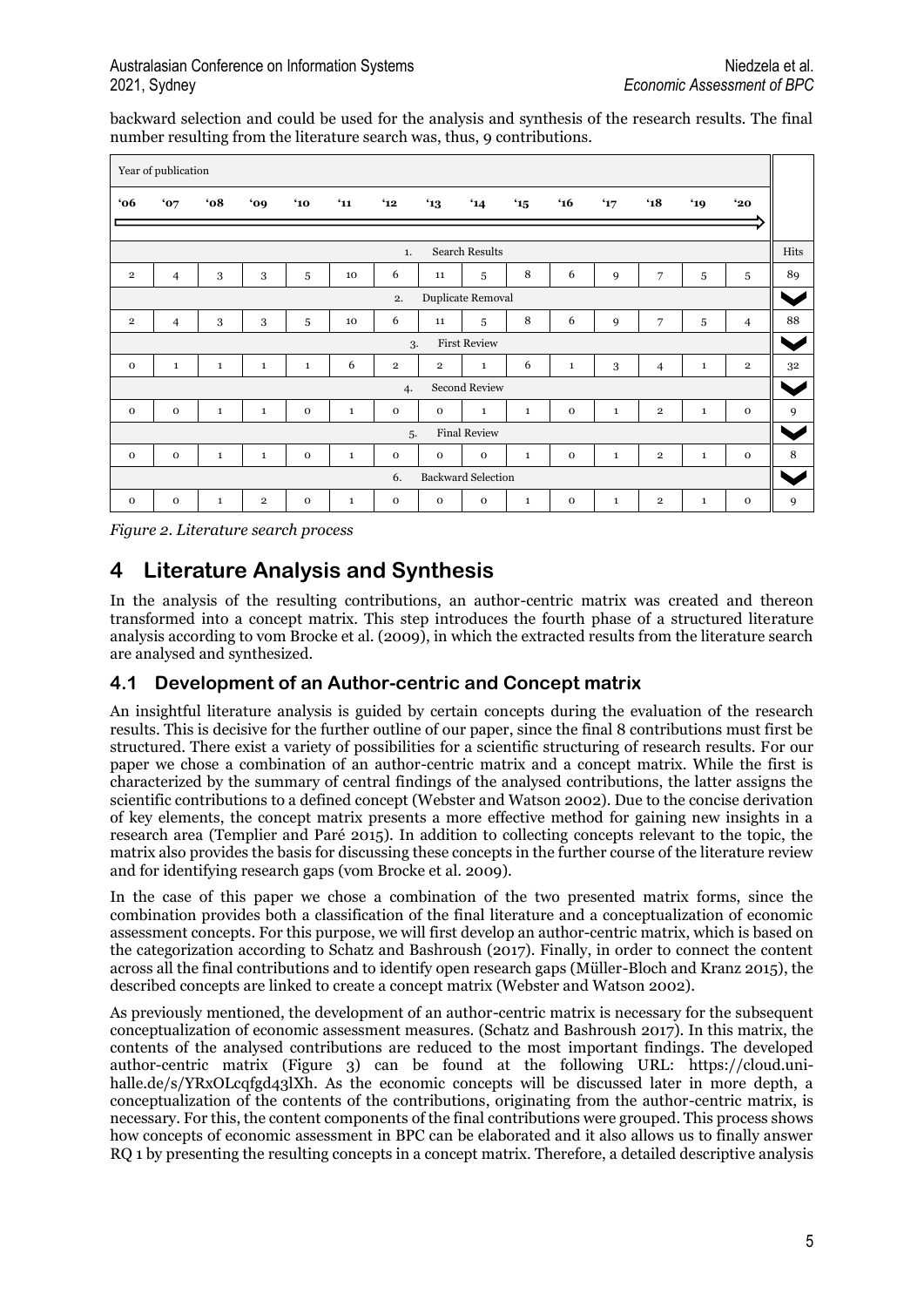was used to link concept and contribution. The matrix (Figure 4) is fundamental for the subsequent discussion of the economic assessment of BPC.

| Contributions                   | Concepts                      |                                      |                               |                                  |                           |                           |                                     |                                       |                                                 |  |
|---------------------------------|-------------------------------|--------------------------------------|-------------------------------|----------------------------------|---------------------------|---------------------------|-------------------------------------|---------------------------------------|-------------------------------------------------|--|
|                                 | problem<br>۳.<br>Optimisation | indicators<br>Ņ,<br><b>Financial</b> | $3.\,\mathrm{Process}$ design | $4.$ Compile cycle<br>Compliance | patterns<br>Ċ٦<br>Process | efficiency<br>ó.<br>Cost- | objectives<br>71<br><b>Business</b> | investments<br>$\infty$<br>Compliance | 9. I1 anu<br>software<br>deployment<br>. IT and |  |
| Narendra et al. (2008)          | $\mathbf x$                   |                                      | X                             |                                  |                           | X                         | $\mathbf x$                         |                                       | X                                               |  |
| Bhamidipaty et al. (2009)       | $\mathbf x$                   |                                      |                               | X                                |                           | $\mathbf x$               |                                     |                                       | $\mathbf x$                                     |  |
| Doganata and Curbera (2009)     |                               | $\mathbf x$                          | $\mathbf x$                   |                                  |                           | X                         | $\mathbf X$                         | $\mathbf X$                           | $\mathbf X$                                     |  |
| Becker et al. (2011)            |                               |                                      | X                             |                                  | X                         |                           |                                     |                                       | $\mathbf x$                                     |  |
| Alaküla and Matulevicius (2015) |                               |                                      |                               |                                  | X                         | X                         | X                                   |                                       | X                                               |  |
| Kühnel et al. (2017)            |                               | $\mathbf x$                          | X                             |                                  |                           | $\mathbf x$               | $\mathbf x$                         | $\mathbf x$                           |                                                 |  |
| Kühnel and Zasada (2018)        |                               |                                      | X                             |                                  | X                         | X                         |                                     |                                       |                                                 |  |
| Sackmann et al. (2018)          |                               |                                      |                               | X                                |                           | X                         |                                     |                                       | $\mathbf x$                                     |  |
| Kühnel et al. (2019)            |                               | $\mathbf x$                          |                               |                                  |                           | $\mathbf x$               |                                     |                                       | x                                               |  |
| Σ                               | $\mathbf{2}$                  | 3                                    | 5                             | $\mathbf 2$                      | 3                         | 8                         | $\overline{4}$                      | $\mathbf{2}$                          | 7                                               |  |

*Figure 4. Concept matrix*

Regarding RQ 1 the concepts of economic assessment of BPC are the optimisation problem, financial indicators, process design, compliance life cycle, process patterns, cost-efficiency, business objectives, compliance investments as well as IT and software deployment.

### **4.2 Analysis of Concepts**

To appropriately answer RQ 2 a detailed analysis and synthesis of the concepts is carried out across the entirety of the final contributions:

**1. Optimisation problem**: Narendra et al. (2008) and Bhamidipaty et al. (2009) are the only ones discussing the use of economic measures within a mathematical optimisation problem. In both contributions the problem is based on the similar two optimisation criteria for control points in compliance monitoring. One of them aims at minimising both the total cost of compliance assessment in a business process and the cost resulting from non-compliance. Regarding this business context, the costs of preventing compliance incidents are weighed against the possible costs of non-compliance and therefore allows cost-effectiveness. The second optimisation criterion strives to reduce the number of control points within a business process, as it assumes that only some of the control points can be monitored through the use of IT, making an additional costly manual check essential. In both contributions, the key challenge therefore is the critical selection of control points in BPC balancing the risk of non-compliance against a cost-effective compliance checking.

**2. Financial indicators**: In terms of indicators for the economic assessment of BPC, Kühnel et al. (2017) identified a potential use of financial indicators to quantify compliance risks. Typical indicators, such as the return on investment (ROI) or the net present value (NPV), enable a differentiated efficiency measurement of compliance activities. However, this requires a monetary representation of compliance risks and measures, whereby a generally valid statement on the monetisation of such risks cannot be given, therefore limiting the possibility of a quantitative efficiency measurement. Doganata and Curbera (2009) also referred to the ROI in order to determine which investments in compliance management are effective. For this to be beneficial, the ROI should be at least positive, i.e., the risk exposure should be reduced by at least the costs of compliance management. Finally, for the economic assessment of BPC, the use of financial indicators offers the significant advantage of quantification in BPC and thus an efficiency-oriented measurement. The challenge, however, is that their application depends on the existence of monetary data and that monetisation of compliance risks is not yet possible in an allencompassing manner.

**3. Process design**: The concept of economic assessment by Becker et al. (2011) addressed an efficient integration of compliance in a business process. With the help of a model-driven approach, the high costs which primarily result from the initial investments are reduced in the implementation of business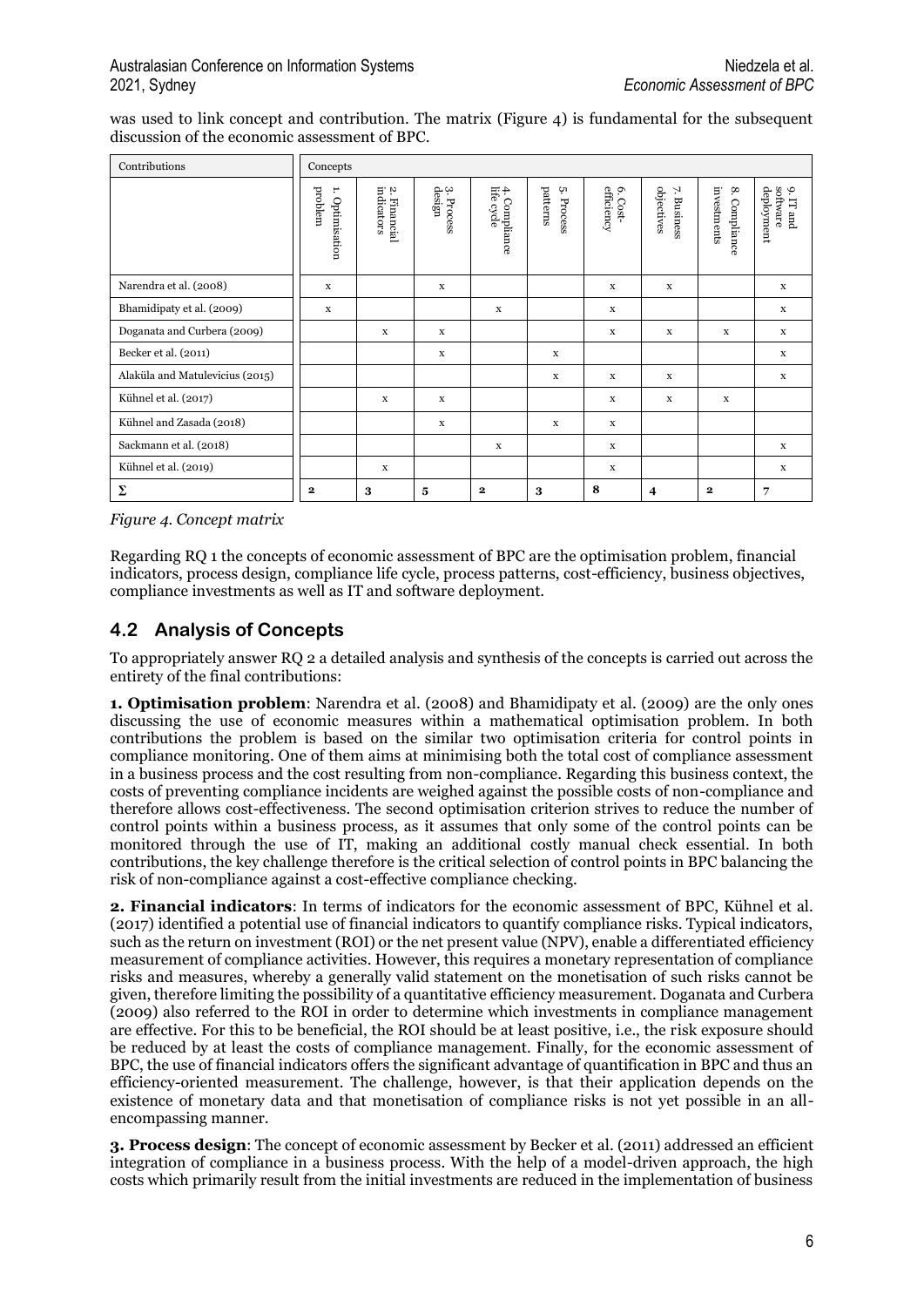process modelling and management. In the modelling of efficient BPC, the authors placed particularly high value on acceptance and compatibility with different modelling languages as well as on the possible integration of many different BPC requirements in a process. Kühnel et al. (2017) addressed the economic process design of BPC from a different perspective. They were guided by an iterative phase model for ensuring compliance, which is closely linked to the risk management process. To sum up, the concept of process design enables efficiency by flexible process modelling. However, a still present barrier is the efficient and automated identification and process mapping of relevant compliance requirements.

**4. Compliance life cycle**: In the analysis of Sackmann et al. (2018) the authors considered compliance management as a life cycle that is based on a PDCA cycle for implementing BPC. In this context, the assessment of a cost-effective compliance integration could be assigned to the last cycle phase, the 'optimisation phase'. However, due to the wide variety of cost-effectiveness, new concepts need to be developed within the optimisation phase for a more specific assignment. In addition, Bhamidipaty et al. (2009) also address the concept of Compliance life cycle as they suggest a three-step approach that consists of modelling a business process in accordance to its compliance requirements, measuring the results of optimal compliance auditing and analysing the results of the audit.

**5. Process patterns**: Among others, Kühnel and Zasada (2018) captured BPC using selected process patterns. To this, the researchers add the criteria of 'reliability' in the execution of compliance activities to the economic assessment. Thereby, reliability relates to the extent in which compliance damage can be prevented. Depending on the process pattern, the influence of reliability differs based on the course of a process, so that probabilities of occurrence for individual process steps must therefore also be considered. Based on the process patterns combined with the criteria of reliability and probability of occurrence, calculation formulas and variables are introduced, which make it possible to quantify compliance risks, the compliance damage that results in the case of damage, the costs of compliance measures and their economic benefits. Alaküla and Matulevicius (2015) were similarly addressing the use of process patterns by measuring the efficiency of BPC before and after the establishment of security patterns. These security patterns provide a generally applicable security solution to a recurring security risk which can be applied to the context of the process patterns and this paper. In both contributions, it becomes clear that the use of process patterns enables a simple, efficient, and structured implementation of BPC. However, the application is particularly suitable in cases where the use of alternative methods to ensure compliance would be possible and therefore the most cost-effective one has to be determined.

**6. Cost-efficiency**: Basic principles for measuring the cost-efficiency of BPC are the maximum and minimum principles (Kühnel et al. 2017). The minimum principle tries to achieve a certain result by using as few resources and costs as possible. Since, regardless of the resources used, it is never possible to completely prevent compliance damage, the maximum principle is also applied to optimise efficiency. It tries to achieve the best possible result from a selection of suitable compliance measures (Kühnel et al. 2017). Likewise, Kühnel and Zasada (2018) examined the cost-efficient management of BPC. As already indicated in the section on process patterns, the risk of a compliance breach can be quantified with the help of assumptions made in the form of variables and formulas. Doganata and Curbera (2009) addressed the measurement of cost-efficiency of BPC using a combinative control mechanism. It is based on both the use of an automated auditing tool and the implementation of manual auditing of business processes. To measure the efficiency of the dual mechanism, a budget target is set for implementation, which is used to identify the largest possible amount of non-compliance process steps. The process is considered efficient if, with the same budget, the number of non-compliance cases identified through the dual mechanism is higher than without the use of the auditing tool. Kühnel et al. (2019) also dealt with ensuring cost-efficiency in BPC, highlighting the need for a balance between preventive compliance costs and risk-aware BPC with possible financial damages resulting from non-compliance. The achievement of such a balance corresponds to an economic analysis, the complexity of which can be reduced with the help of software artefacts. These offer the advantage that, in the context of a process analysis, a good preparation of economic inefficiencies can contribute to simplified decision-making. In regard to the optimal control point selection, Bhamidipaty et al. (2009) also considered cost-efficiency, since excessive monitoring of compliance regulations quickly becomes a cost-intensive factor. On the other hand, the costs of non-compliance which can result from considering not enough control points must be carefully weighed up.

**7. Business objectives**: As efficient planning of compliance activities can help to prevent the deterioration of a company's competitive position; business objectives are generally also evaluated against their economic benchmarks (Kühnel et al. 2017). Doganata and Curbera (2009) follow the same logic and state that while the costs for reducing the risk of compliance damage are very high, the absence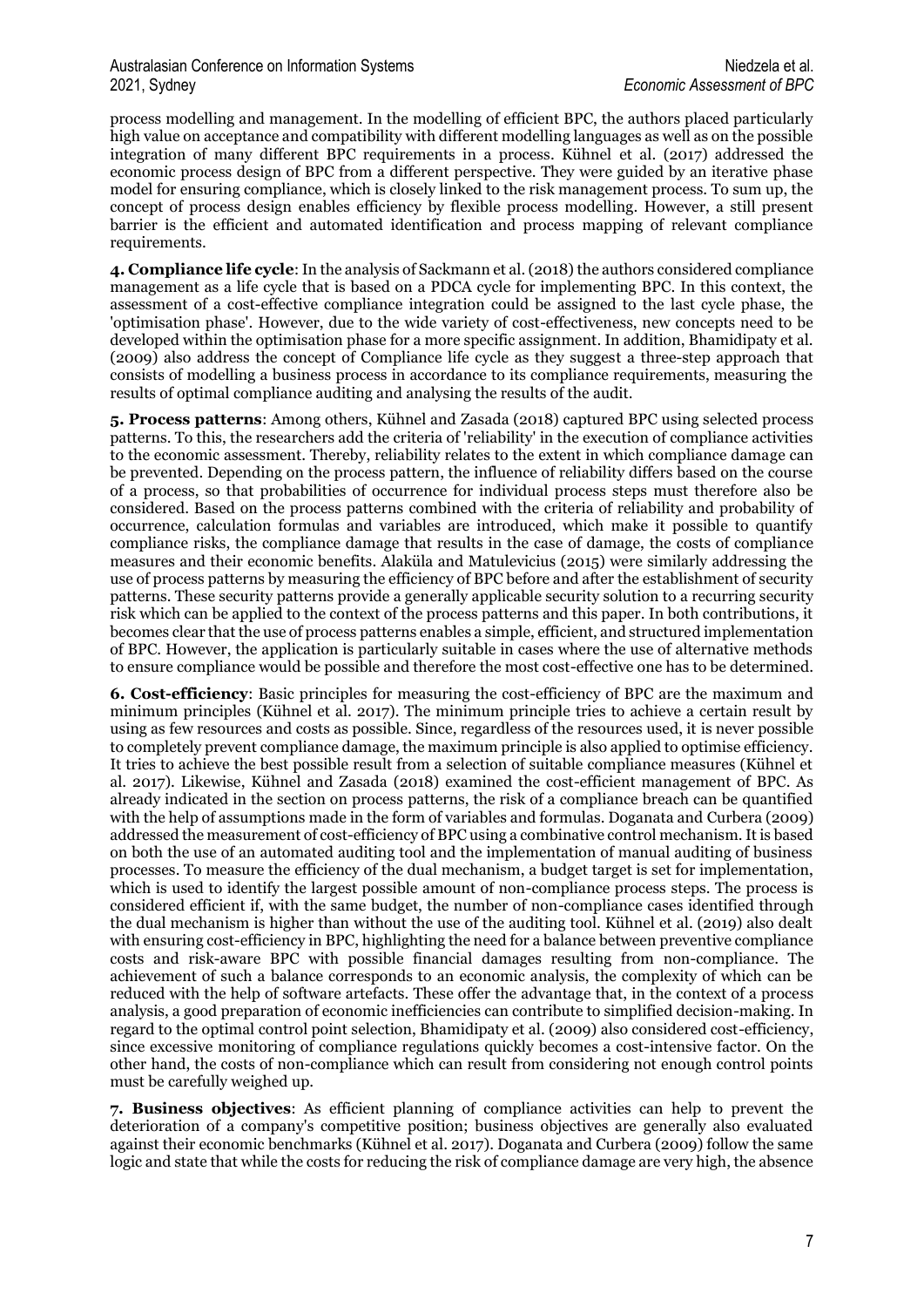of compliance brings even higher costs. As a result, the implementation of compliance management ensures a company's competitiveness in the long run.

**8. Compliance investments:** To determine the individual level of investment in a company's compliance management, Doganata and Curbera (2009) referred to the 'risk exposure factor'. The authors define 'risk exposure' as costs resulting from an external audit of process steps that are noncompliant. Kühnel et al. (2017) even went a step further and examined in detail correlations between compliance investments and financial returns from loss prevention. For this purpose, a regression analysis was carried out on the data of 200 companies with the result of 'multicollinearity'. Accordingly, no significant correlation could be found between individual variables of capital expenditure and the reduction of the financial loss potential, which may have its origin in the inaccurate and non-targeted documentation of compliance investments. Only by combining all compliance investments into one overall variable can a correlation to reduce compliance damages be identified. The causal identification of investments to reduce compliance-related damage therefore remains a major challenge.

**9. IT and software deployment**: The use of IT and software systems is a common concept for the economic assessment of BPC. However, some of the analysed contributions examined address this topic only marginally. Becker et al. (2011) covered the challenge of integrating compliance requirements into the clear and rigorous syntax of modelling languages. Sackmann et al. (2018) also addressed the possibilities for digitising compliance. However, Kühnel et al. (2019) as well as Doganata and Curbera (2009) primarily discussed the use of IT and software in BPC in an explicit manner. The latter emphasised that compliance control and the control of business processes, in terms of time and costs, are particularly expensive without the use of automated software. Kühnel et al. (2019) approached this issue by reducing the complexity of the economic assessment of BPC through the application of a software artefact whose implementation uses log files as a concise data interface that serves as the basis for economic assessment. The artefact reduces the cognitive effort in monitoring BPC and provides a good overview of the entire business processes and their economic inefficiencies. However, even these tools are not without errors. They are based on information from various process events in which errors can be hidden, leading to incorrect decisions.

### **5 Research Agenda**

The research agenda is devoted to the fifth and final phase of vom Brocke et al.'s (2009) 'Framework for literature reviewing'. Thereby, the concepts of the economic assessment in BPC are critically examined in order to derive challenges of future research. For this, it is helpful to identify those concepts that are discussed less in current research. Such identification is accomplished by creating links between the contribution's concepts. As a result, it shows that certain aspects of economic assessment are only addressed by one or a few contributions and research gaps are identified. Concessions must be made at this point as it is not possible to do so to the same extent as in a literature analysis based on a concept matrix derived from another scientific contribution (Müller-Bloch and Kranz 2015). When taking a concrete look at the analysed concepts, the concept of optimisation problems is discussed quite extensively, however, this only happens by one contribution and only a few substantive links to other concepts are created. A similar situation can be found with the concept of compliance life cycle. It is also analysed by only one contribution. Moreover, the concept is extremely isolated from the other concepts and does not show many substantive links to them. This marks a clear appeal for future research.

During the synthesis of economic assessment concepts, it was also noted that not all contributions dealt exclusively with the assessment of BPC. Many of them also addressed other aspects in parallel to assessment: a few describe how an economic implementation or integration of BPC could be realised and a large number are dedicated to the economic management and design of BPC. Either way, the results and discussion show that it is not enough to focus solely on the assessment of BPC.

Further unresolved challenges resume from a brief resume of the discussed economic assessment concepts in Chapter 4. As part of the synthesis, the aspect of quantification and monetisation was addressed. This presents a great challenge with regard to many compliance penalties, such as deprivation of liberty, which cannot be directly presented in monetary terms (Kühnel and Zasada 2018). For this reason, academic work should continue to address this area of economic assessment in particular. The monetisation of positive effects of compliance measures has also often not been considered. However, a well-functioning BPC can lead to so-called 'upside risks', which ultimately lead to reputation improvements (Kühnel et al. 2017). In terms of monetisation, further research should be conducted on the progression of monetary damages in connection with the number, scope and type of compliance violation, since a linear progression of compliance risks with the number of damages does not seem suitable (Kühnel and Zasada 2018).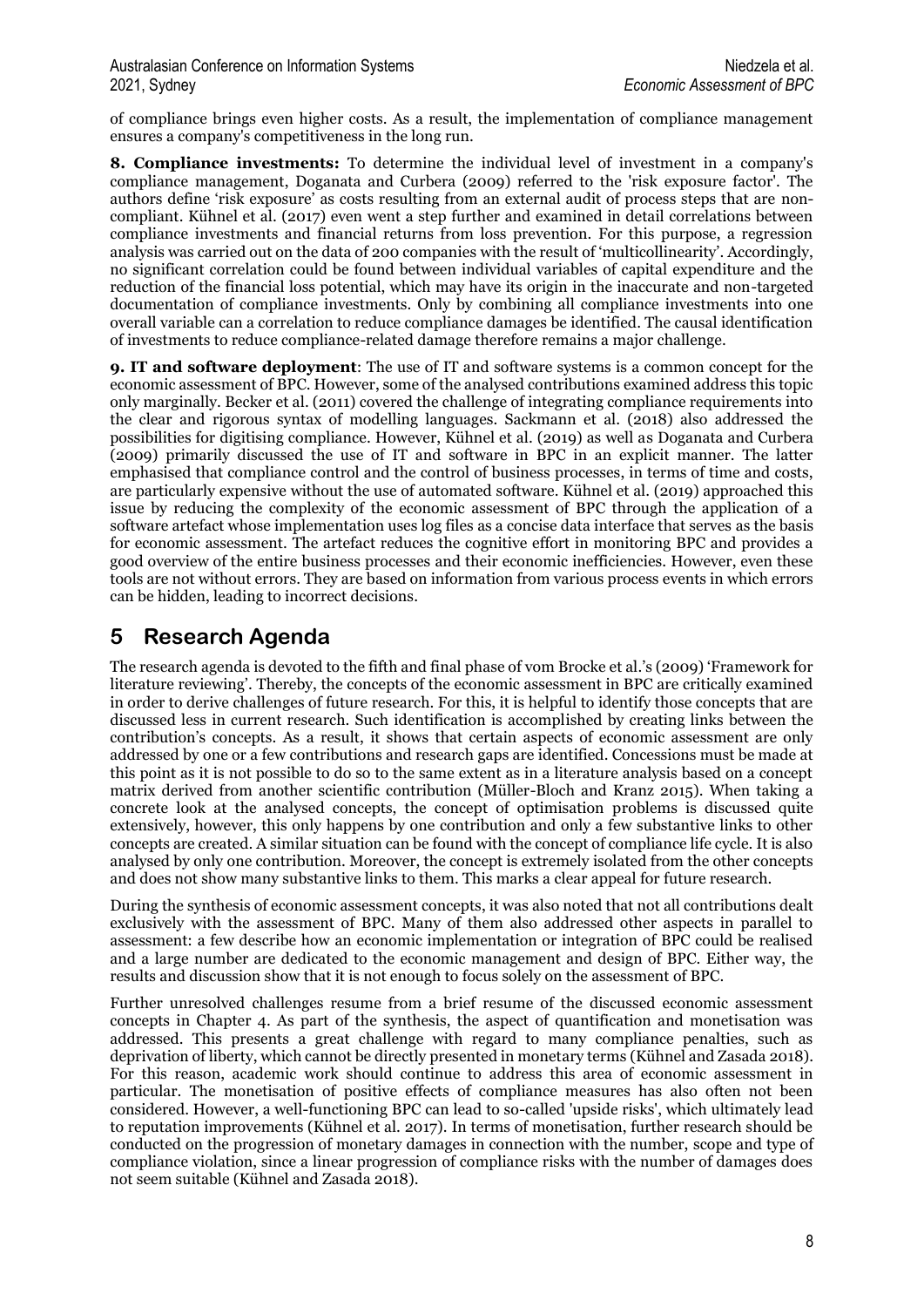#### Australasian Conference on Information Systems Niedzela et al. Niedzela et al. 2021, Sydney *Economic Assessment of BPC*

Another area requiring further research is the process design. A regular and detailed audit of compliance requirements is very costly. However, many process events, such as sending emails, still require exactly such a cost-intensive manual assessment due to, e.g. vague wording in the text. Thus, an automated application of auditing tools can lead to incorrect decisions, e.g. due to incomplete information in the analysed text (Doganata and Curbera 2009). This represents a decisive challenge, especially for the economic management of BPC, and therefore inevitably requires a more cost-efficient design of compliance auditing. The causal assignment of compliance measures and the results derived from them is another crucial task for the future. A more precise documentation of compliance expenses is essential in order to identify economic inefficiencies and, for example, to be able to fully exploit the potential of financial methods and indicators (Kühnel et al. 2017).

Last but not least, we would like to provide an additional outlook for further research in the field of BPC and point out that some researchers have also addressed the subject of non-economic assessment of compliance in business processes. Such studies could also have an influence on research into economic assessment in the future, since, as highlighted in this paper, any adherence to compliance requirements may have economic consequences (Kharbili et al. 2008; Kühnel et al. 2017). For instance, Varshney et al. (2008) describe a framework that enables process-oriented and objective modelling, assessment and interpretation of compliance in business processes. The authors focus on the degree of non-compliance and quantify it. A similar approach is taken by Shamsaei et al. (2010), who model and measure compliance of business processes by applying key performance indicators to individual compliance requirements. With the help of such indicators, components of a business process that do not meet the relevant compliance requirements can be highlighted and those requirements with a high impact on the fulfilment of business objectives can be identified. Ghanavati and Hulstijn (2015) address the partially open interpretation of compliance requirements and the associated challenge of finding the right path for implementation. For this, the authors develop a tool that can be used to support decision-making on the implementation of compliance by considering its effects on the business objectives.

### **6 Conclusion**

Based on a growing number of technical requirements and legal regulations, BPC constitutes a significant cost driver for a company and makes an economic assessment of it highly necessary (Becker et al. 2012; Kharbili et al. 2008; Kühnel et al. 2017). In current literature, however, a large research gap regarding the holistic investigation of economic assessment concepts has been identified (Sackmann et al. 2018) motivating the research of our paper to identify and discuss the state of the art of concepts of the economic assessment of BPC. To achieve this goal, a structured and rigorous literature review based on a database search was conducted regarding the conceptualisation and synthesis of economic assessment in BPC. As a result, an author-centric matrix was created, which was transformed into a concept matrix. Finally, the results of the research were evaluated in a synthesis to elaborate their main characteristics. As a result, the synthesis proved that the listed concepts cannot be strictly separated in terms of content and often show strong references to one another.

This paper meets its objective to identify concepts of economic assessment of BPC with the help of a systematic literature analysis and therefore answers RQ 1 by listing the concepts resulting from the developed concept matrix. RQ 2 was answered by the analysis of the concepts and demonstrates that the concepts analysed are broadly diversified in terms of content.

This research provides a basis for further investigations in the research field, although it cannot be considered as a holistic investigation of the topic. However, it offers the opportunity to build on the newly gained findings, i.e. the resulting list of concepts of the literature analysis and synthesis. These findings offer the chance for a deeper understanding through further studies. For a clearer delimitation of the topic, more detailed search criteria could be set up for future literature analyses, which could be dedicated to a specific concept of economic assessment in BPC. In order to still achieve a high number of scientific contributions, a broader search frame would have to be set up, for example, by using a higher number of databases. Also, the development of a generally applicable concept matrix, e.g. in the form of a taxonomy, still represents a gap for research that could not be completely filled.

The result of our research provides a profound basis, which was created in this paper and is considered as a prerequisite for in-depth research work. Nevertheless, the synthesis of the concepts of economic assessment implies the need for further investigations as already pointed out in our research agenda.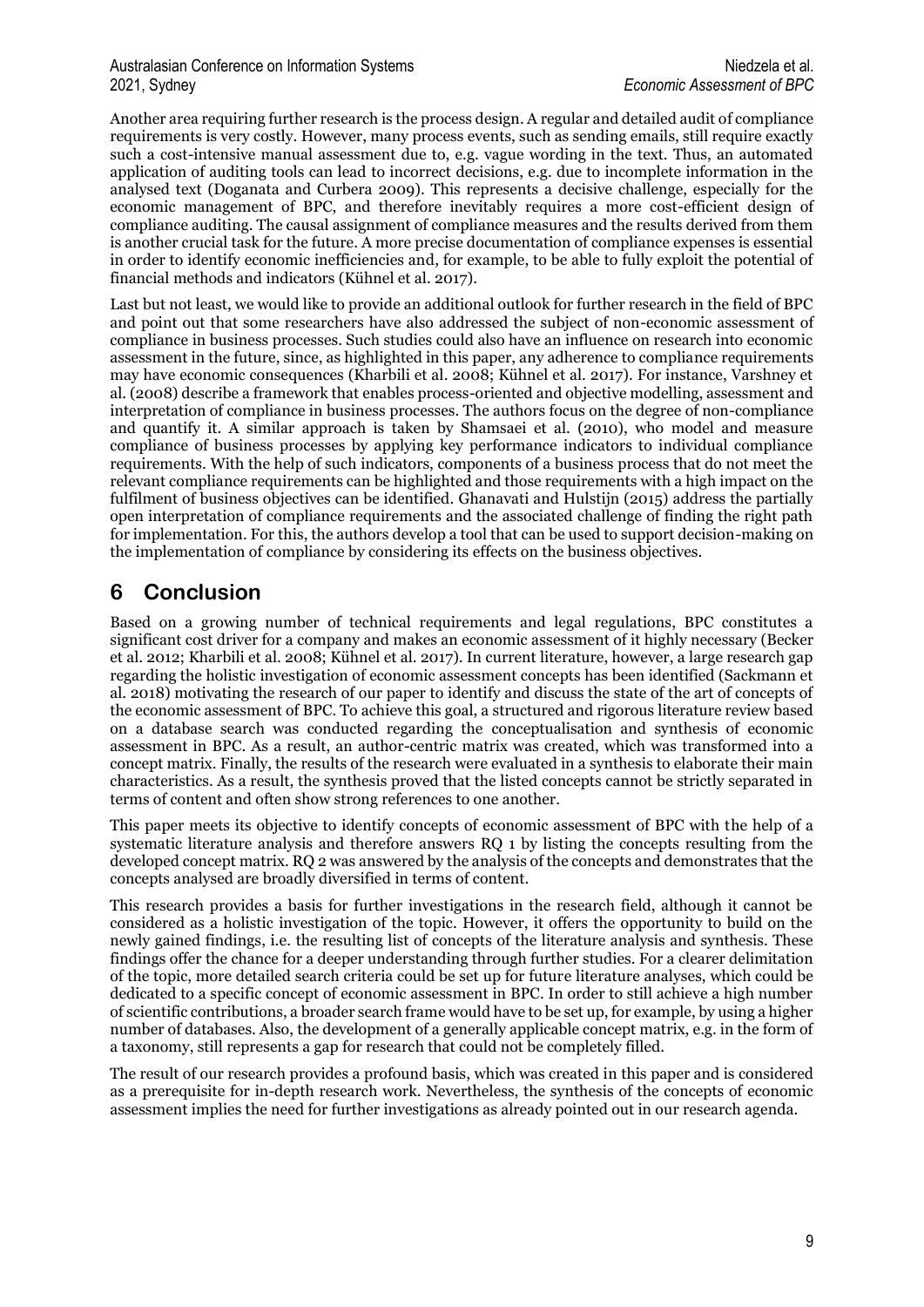## **7 References**

- Alaküla, M.-L., and Matulevičius, R. 2015. "An Experience Report of Improving Business Process Compliance Using Security Risk-Oriented Patterns," *The Practice of Enterprise Modeling – Proceedings of the 8th International Federation for Information Processing Working Group 8.1 working conference on the Practice of Enterprise Modeling*, pp. 271-285 (doi: 10.1007/978-3-319-25897-  $3\_18$ ).
- Becker, J., Bergener, P., Delfmann, P., Weiß, B. 2011. "Modeling and Checking Business Process Compliance Rules in the Financial Sector – Completed Research Paper," *Proceedings of the 32nd International Conference on Information Systems*, pp. 1-19.
- Becker, J., Delfmann, P., Eggert, M., Schwittay, S. 2012. "Generalizability and Applicability of Model-Based Business Process Compliance-Checking Approaches – A State-of-the-Art Analysis and Research Roadmap," *Business Research – Official Journal of the German Academic Association of Business Research/ Verband der Hochschullehrer für Betriebswirtschaft e.V. (VHB)* (5:2), pp. 221-247 (doi: [10.1007/BF03342739\).](https://doi.org/10.1007/BF03342739)
- Bhamidipaty, A., Narendra, N. C., Nagar, S., Varshneya, V. K., Vasa, M., Deshwal, C. 2009. "Indra: An Integrated Quantitative System for Compliance Management for IT Service Delivery," *IBM Journal of Research and Development (IBM J. Res. & Dev.)* (53:6), pp. 1–12. (doi: 10.1147/JRD.2009.5429034).
- Cooper, H. M. 1988. "Organizing Knowledge Syntheses A Taxonomy of Literature Reviews," *Knowledge in Society* (1:104), pp. 104-126 (doi[: 10.1007/BF03177550\)](https://doi.org/10.1007/BF03177550).
- Doganata, Y. N. and Curbera, F. 2009. "A Method of Calculating the Cost of Reducing the Risk Exposure of Non-compliant Process Instances," *Proceedings of the first ACM workshop on Information security governance (WISG)*, pp. 7-11 (doi: [10.1145/1655168.1655172\)](https://doi.org/10.1145/1655168.1655172).
- Fellmann, M. and Zasada, A. 2014. "State-of-the-Art of Business Process Compliance Approaches A Survey," *Proceedings of the 22nd European Conference on Information Systems (ECIS)*, pp. 1- 17.
- Ghanavati, S., Hulstijn, J. 2015. "Impact of Legal Interpretation on Business Process Compliance," *Proceedings of the First International Workshop on Technical and Legal Aspects of Data Privacy (TELERISE)*, pp. 26–31 (doi: https://doi.org/10.1109/TELERISE.2015.13).
- Hirnle, C. and Hess, T. 2005. "Operationalizing Economic Theory for Use in IT Evaluation A Principal-Agent Based Framework for Assessing Collective IT Investments," *Proceedings of the Pacific Asia Conference on Information Systems (PACIS)*, pp. 683-697.
- Kharbili, M. E., Stein, S., Markovic, I., Pulvermüller, E. 2008. "Towards a Framework for Semantic Business Process Compliance Management," *Proceedings des First International Workshop on Governance, Risk and Compliance in Information Systems (GRCIS)*, pp. 1-15.
- Kühnel, S., Sackmann, S., Seyffarth, T. 2017. "Effizienzorientiertes Risikomanagement für Business Process Compliance," *HMD – Praxis der Wirtschaftsinformatik* (54:1), pp. 124-145 (doi: [10.1365/s40702-016-0284-z\).](https://doi.org/10.1365/s40702-016-0284-z)
- Kühnel, S., Tanh-Nam Trang, S., Lindner, S. 2019. "Conceptualization, Design, and Implementation of EconBPC – A Software Artifact for the Economic Analysis of Business Process Compliance," *Conceptual Modeling – Proceedings of the 38th International Conference on Conceptual Modeling Entity-Relationship (ER)*, pp. 378-386 (doi: [10.1007/978-3-030-33223-5\\_31\)](https://doi.org/10.1007/978-3-030-33223-5_31).
- Kühnel, S. and Zasada, A. 2018. "An Approach Toward the Economic Assessment of Business Process Compliance," *Advances in Conceptual Modeling – Proceedings of the 37th International Conference on Conceptual Modeling (ER)*, pp. 228-238 (doi[: 10.1007/978-3-030-01391-2\\_28\)](https://doi.org/10.1007/978-3-030-01391-2_28).
- Lehmann Nielsen, V. and Parker, C. 2012. "Mixed Motives Economic, Social, and Normative Motivations in Business Compliance," *Law & Policy* (34:4), pp. 428-462 (doi: [10.1111/j.1467-](https://doi.org/10.1111/j.1467-9930.2012.00369.x) [9930.2012.00369.x\)](https://doi.org/10.1111/j.1467-9930.2012.00369.x).
- Müller-Bloch, C., Kranz, J. 2015. "A Framework for Rigorously Identifying Research Gaps in Qualitative Literature Reviews," *Proceedings of the 36th International Conference on Information Systems*, pp. 1-19.